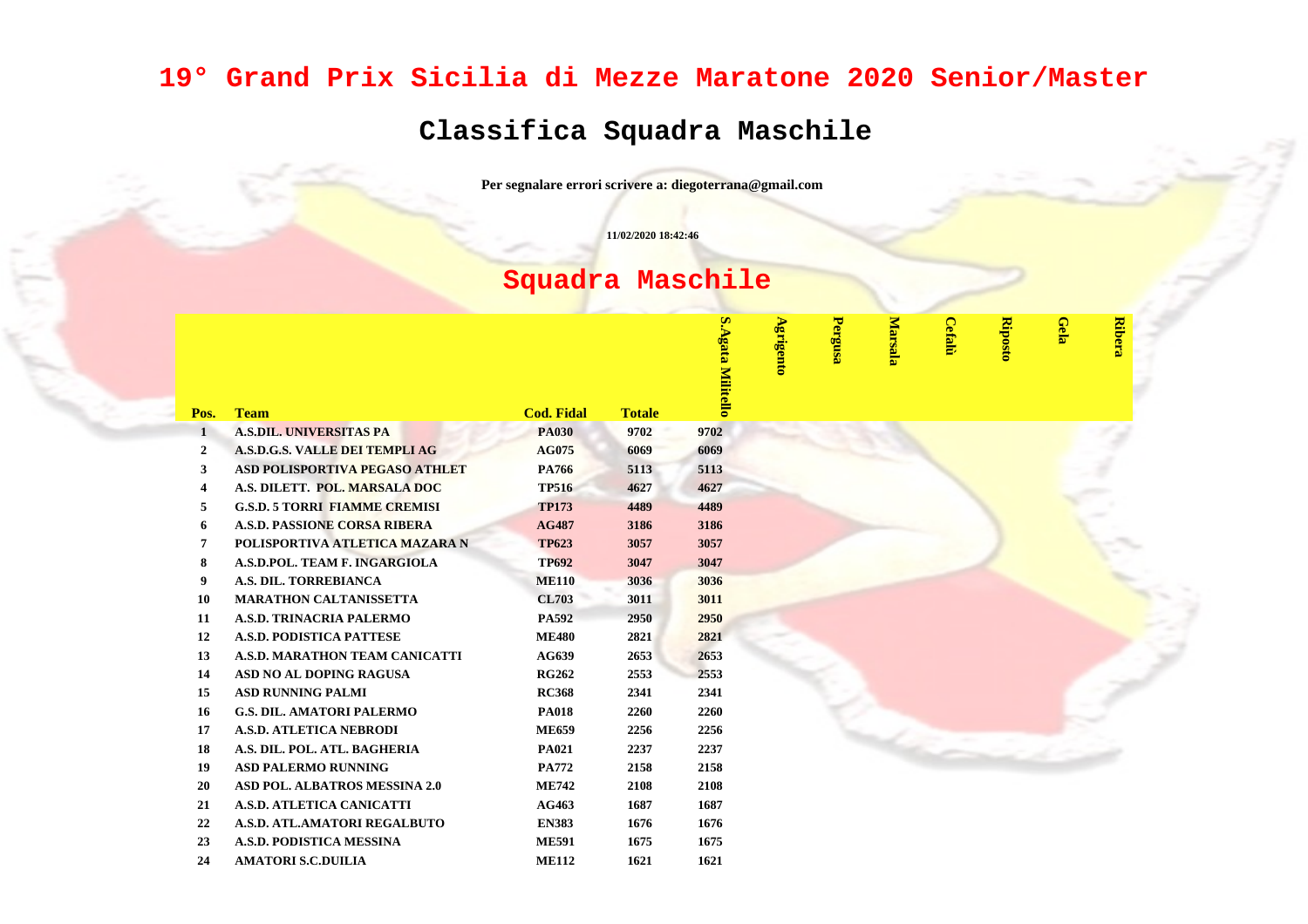| 25 | <b>A.S.D. AIRONE CASTELTERMINI</b>         | <b>AG289</b> | 1523 | 1523 |
|----|--------------------------------------------|--------------|------|------|
| 26 | PODISTICA SALEMITANA                       | <b>TP642</b> | 1505 | 1505 |
| 27 | ASD ATL. CITTA' DI MISTRETTA               | <b>ME745</b> | 1451 | 1451 |
| 28 | A.S. DILETT. AMATORI ARAGONA               | <b>AG644</b> | 1385 | 1385 |
| 29 | A.S.D. PIETRO GUARINO ROSOL.               | <b>SR121</b> | 1380 | 1380 |
| 30 | ASD EQUILIBRA RUNNING TEAM PA              | PA472        | 1321 | 1321 |
| 31 | <b>ASD MEETING SPORTING CLUB RUNN</b>      | <b>ME525</b> | 1312 | 1312 |
| 32 | A.S. DILET <mark>T. G.S.ATL.</mark> MAZARA | <b>TP400</b> | 1287 | 1287 |
| 33 | <b>A.S.D. MARATHON MONREALE</b>            | <b>PA780</b> | 1278 | 1278 |
| 34 | <b>A.S.D. PRO SPORT RAVANUSA</b>           | <b>AG447</b> | 1269 | 1269 |
| 35 | <b>A.S.D. MARATHON CLUB TAORMINA</b>       | <b>ME471</b> | 1262 | 1262 |
| 36 | <b>A.S.D. FLORIDIA RUNNING</b>             | <b>SR630</b> | 1223 | 1223 |
| 37 | <b>A.S.D. ARCHIMEDE</b>                    | <b>SR640</b> | 1209 | 1209 |
| 38 | <b>ESERCITO 62 REGGIMENTO FANTE</b>        | <b>CT763</b> | 1208 | 1208 |
| 39 | <b>ASD CORRENDO PER ACI-ACIREALE</b>       | <b>CT761</b> | 1196 | 1196 |
| 40 | <b>A.S.D.PODISTICA CAPO D'ORLANDO</b>      | <b>ME629</b> | 1145 | 1145 |
| 41 | ASD L.I.P.A. ATLETICA ALCAMO               | <b>TP152</b> | 1110 | 1110 |
| 42 | <b>ASD TERMINI MARATHON E BIKE</b>         | PA616        | 992  | 992  |
| 43 | <b>MARATHON CS</b>                         | <b>CS226</b> | 989  | 989  |
| 44 | <b>NONSOLOCORSA</b>                        | <b>PA770</b> | 956  | 956  |
| 45 | <b>ASD AMATORI S. AGATA ANSPI</b>          | <b>ME741</b> | 939  | 939  |
| 46 | <b>A.S.D. BARRAFRANCA RUNNING</b>          | <b>EN532</b> | 932  | 932  |
| 47 | A.S. DIL. FIDIPPIDE MESSINA                | <b>ME512</b> | 906  | 906  |
| 48 | <b>A.S. DIL. ATL.MAZZARINO</b>             | <b>CL154</b> | 888  | 888  |
| 49 | <b>A.S.D. ATL.CALTAGIRONE</b>              | <b>CT479</b> | 817  | 817  |
| 50 | POL. MONFORTESE RUNNING                    | <b>ME430</b> | 813  | 813  |
| 51 | <b>A.D. POL ODYSSEUS MESSINA</b>           | <b>ME540</b> | 807  | 807  |
| 52 | <b>ASD COCOON CLUB MAZARA</b>              | <b>TP710</b> | 800  | 800  |
| 53 | A.S.D. POL. FORTE GONZAGA ME               | <b>ME162</b> | 783  | 783  |
| 54 | <b>ATLETICA LEONIAS</b>                    | <b>EN538</b> | 669  | 669  |
| 55 | <b>A.S.D. MEGARA RUNNING</b>               | <b>SR720</b> | 666  | 666  |
| 56 | A.S.D. PODISTICA JONIA GIARRE              | <b>CT092</b> | 657  | 657  |
| 57 | <b>NATI STANCHI RUNNERS</b>                | <b>TP658</b> | 649  | 649  |
| 58 | ASS. POL. DIL. PLACEOLUM                   | SR679        | 642  | 642  |
| 59 | A.S. DIL. POL.MILAZZO                      | <b>ME158</b> | 623  | 623  |
| 60 | <b>SPORT ETNA OUTDOOR</b>                  | <b>CT389</b> | 579  | 579  |
| 61 | <b>A.S.D. MARATHON CLUB SCIACCA</b>        | <b>AG200</b> | 569  | 569  |
| 62 | <b>A.S.D. MONTI ROSSI NICOLOSI</b>         | CT071        | 507  | 507  |
| 63 | <b>ATL. BERGAMO 1959 ORIOCENTER</b>        | <b>BG003</b> | 501  | 501  |
| 64 | ATHLETICA VATICANA A.S.D.                  | <b>RM390</b> | 496  | 496  |
| 65 | <b>MEGA HOBBY SPORT</b>                    | <b>CL523</b> | 492  | 492  |
| 66 | <b>CORRI CON NOI PALMI</b>                 | <b>RC378</b> | 479  | 479  |
| 67 | <b>COSENZA K42</b>                         | <b>CS361</b> | 475  | 475  |